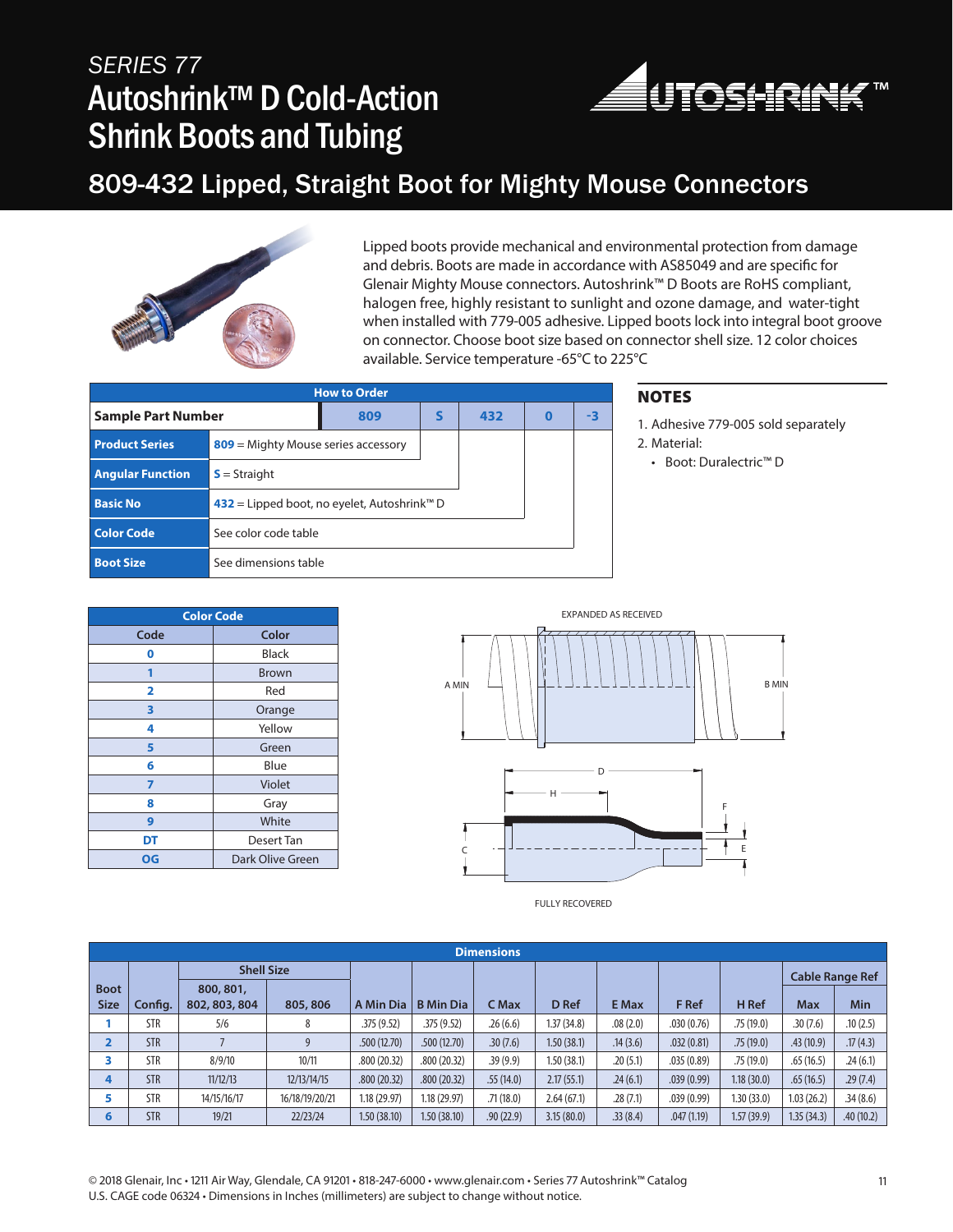# *SERIES 77* Autoshrink™ D Cold-Action Shrink Boots and Tubing



## 809-432 Lipped, Right Angle Boot for Mighty Mouse Connectors

Lipped boots provide mechanical and environmental protection from damage and debris. Boots are made in accordance with AS85049 and are specific for Glenair Mighty Mouse connectors. Autoshrink™ D Boots are RoHS compliant, halogen free, highly resistant to sunlight and

ozone damage, and water-tight when installed with 779- 005 adhesive. Lipped boot lock into integral boot groove on connector. Choose boot size based on connector shell size. 12 color choices available. Service temperature -65°C to 225°C

| <b>How to Order</b>       |                                                         |   |     |          |    |  |  |  |  |
|---------------------------|---------------------------------------------------------|---|-----|----------|----|--|--|--|--|
| <b>Sample Part Number</b> | 809                                                     | A | 432 | $\bf{0}$ | -3 |  |  |  |  |
| <b>Product Series</b>     | $809$ = Mighty Mouse series accessory                   |   |     |          |    |  |  |  |  |
| <b>Angular Function</b>   | $A = 90^\circ$                                          |   |     |          |    |  |  |  |  |
| <b>Basic No</b>           | 432 = Lipped boot, no eyelet, Autoshrink <sup>™</sup> D |   |     |          |    |  |  |  |  |
| <b>Color Code</b>         | See color code table                                    |   |     |          |    |  |  |  |  |
| <b>Boot Size</b>          | See dimensions table                                    |   |     |          |    |  |  |  |  |

### **NOTES**

- 1. Duralectric™ adhesive 779-005 sold separately
- 2. Material:
- Boot: Duralectric™ D

| <b>Color Code</b> |                  |  |  |  |  |  |  |
|-------------------|------------------|--|--|--|--|--|--|
| Code              | Color            |  |  |  |  |  |  |
| 0                 | Black            |  |  |  |  |  |  |
| 1                 | <b>Brown</b>     |  |  |  |  |  |  |
| 2                 | Red              |  |  |  |  |  |  |
| 3                 | Orange           |  |  |  |  |  |  |
| 4                 | Yellow           |  |  |  |  |  |  |
| 5                 | Green            |  |  |  |  |  |  |
| 6                 | Blue             |  |  |  |  |  |  |
| 7                 | Violet           |  |  |  |  |  |  |
| 8                 | Gray             |  |  |  |  |  |  |
| 9                 | White            |  |  |  |  |  |  |
| DT                | Desert Tan       |  |  |  |  |  |  |
| OG                | Dark Olive Green |  |  |  |  |  |  |





| <b>Dimensions</b> |            |                        |                |              |                  |           |             |              |            |              |                        |            |  |
|-------------------|------------|------------------------|----------------|--------------|------------------|-----------|-------------|--------------|------------|--------------|------------------------|------------|--|
|                   |            | <b>Shell Size</b>      |                |              |                  |           |             |              |            |              | <b>Cable Range Ref</b> |            |  |
| <b>Boot</b>       |            | 800, 801,<br>802, 803, |                |              |                  |           |             |              |            |              |                        |            |  |
| <b>Size</b>       | Config.    | 804                    | 805, 806       | A Min Dia    | <b>B</b> Min Dia | C Max     | D Ref       | <b>E</b> Max | F Ref      | <b>G</b> Ref | <b>Max</b>             | <b>Min</b> |  |
|                   | $90^\circ$ | 5/6                    | 8              | .375(9.52)   | .375(9.52)       | .26(6.6)  | .79(20.1)   | .095(2.4)    | .032(0.81) | .75(19.0)    | .30(7.6)               | .11(2.8)   |  |
| $\overline{2}$    | $90^\circ$ |                        | 9              | .500(12.70)  | .500(12.70)      | .31(7.9)  | .79(20.1)   | .14(3.6)     | .032(0.81) | .79(20.1)    | .43(10.9)              | .17(4.3)   |  |
| 3                 | $90^\circ$ | 8/9/10                 | 10/11          | .800 (20.32) | .800(20.32)      | .39(9.9)  | .98(24.9)   | .20(5.1)     | .040(1.02) | .98(24.9)    | .65(16.5)              | .24(6.1)   |  |
| 4                 | $90^\circ$ | 11/12/13               | 12/13/14/15    | .800(20.32)  | .800(20.32)      | .53(13.5) | 1.06(26.9)  | .22(5.6)     | .046(1.17) | 1.26(32.0)   | .65(16.5)              | .27(6.9)   |  |
| 5                 | $90^\circ$ | 14/15/16/17            | 16/18/19/20/21 | .18 (29.97)  | 1.18 (29.97)     | .71(18.0) | 1.26 (32.0) | .28(7.1)     | .052(1.32) | 1.54(39.1)   | 1.03(26.2)             | .34(8.6)   |  |
| 6                 | $90^\circ$ | 19/21                  | 22/23/24       | 1.50(38.10)  | 1.50(38.10)      | .90(22.9) | 1.50(38.1)  | .33(8.4)     | .052(1.32) | 1.93(49.0)   | 1.35(34.3)             | .40(10.2)  |  |

12 © 2018 Glenair, Inc • 1211 Air Way, Glendale, CA 91201 • 818-247-6000 • www.glenair.com • Series 77 Autoshrink™ Catalog U.S. CAGE code 06324 • Dimensions in Inches (millimeters) are subject to change without notice.